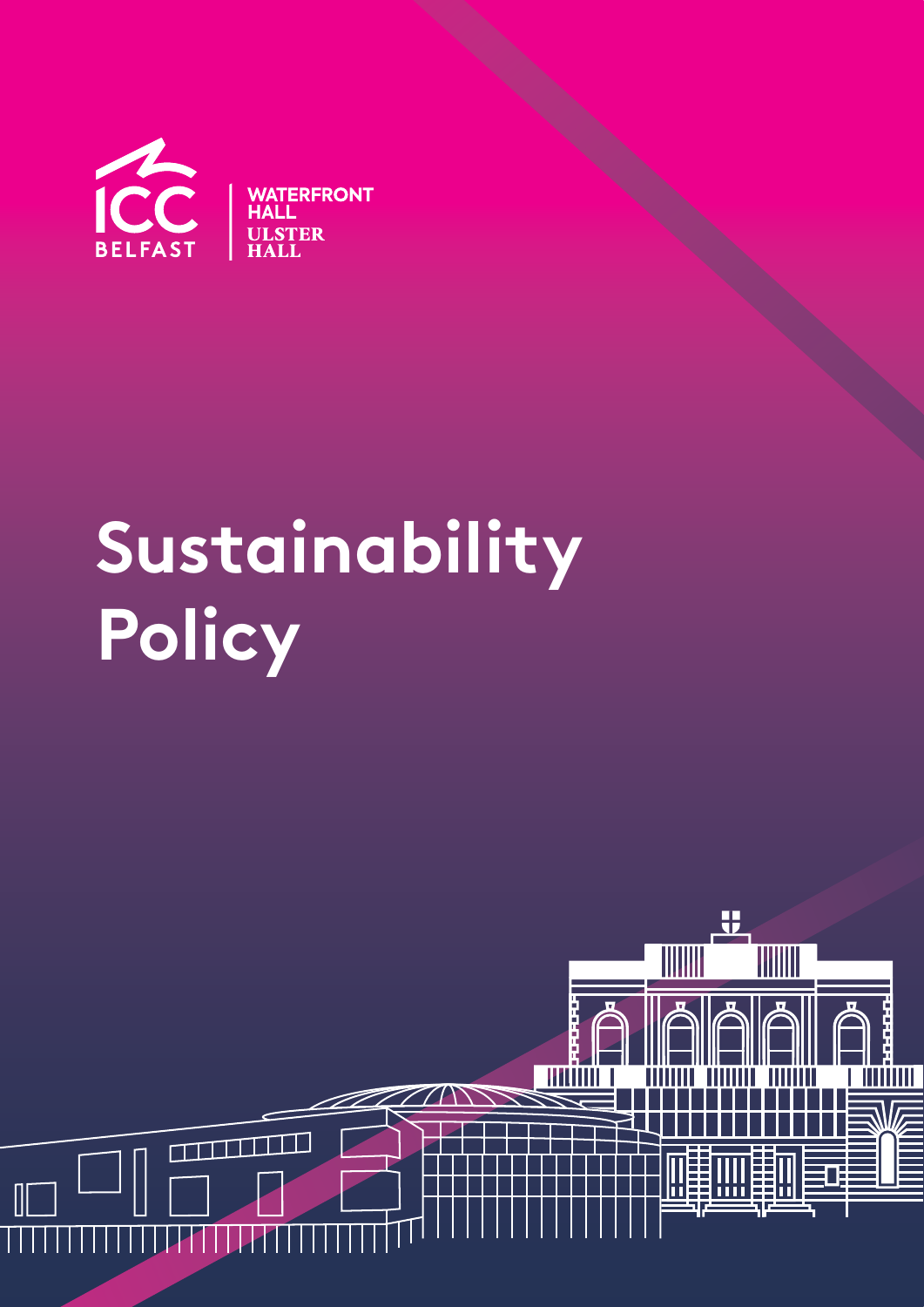## The importance of conferences, business and entertainment events to the economy of Belfast and Northern Ireland, and to the national visitor economy, cannot be underestimated.

Over the past twenty years, the events industry has aided the growth of tourism, welcoming millions of visitors to the city and becoming a catalyst for the regeneration of Belfast. It has established hundreds of new enterprises for our economy, thousands of jobs for our residents and created opportunities for our communities and neighbourhoods. Business tourism has played an important part in enriching the culture and vibrancy of the city, in addition to the quality of life for all the people who call Belfast home. This achievement has been enhanced with the opening of ICC Belfast in April 2016, since which over £100M economic impact has been delivered for Belfast and Northern Ireland.

With the launch of Belfast's first resilience strategy and climate plan, the city has set an ambitious goal 'to transition to an inclusive, zero emissions economy in a generation.' The plan sets out thirty transformational programmes to futureproof our city for generations to come, including a commitment to inclusive and sustainable growth and a plan to make Belfast climate resilient.

As the custodian of city's international convention centre and two of its most iconic entertainment venues, BWUH Ltd. recognises that it has an important role to play in supporting Belfast's ambition. In partnership with Visit Belfast and Belfast City Council, we have committed to the development of a sustainable tourism plan as one of the resilience strategy transformational programmes. It is within this context that the first ICC Belfast | Waterfront Hall | Ulster Hall sustainability policy will be launched.

**Belfas** 

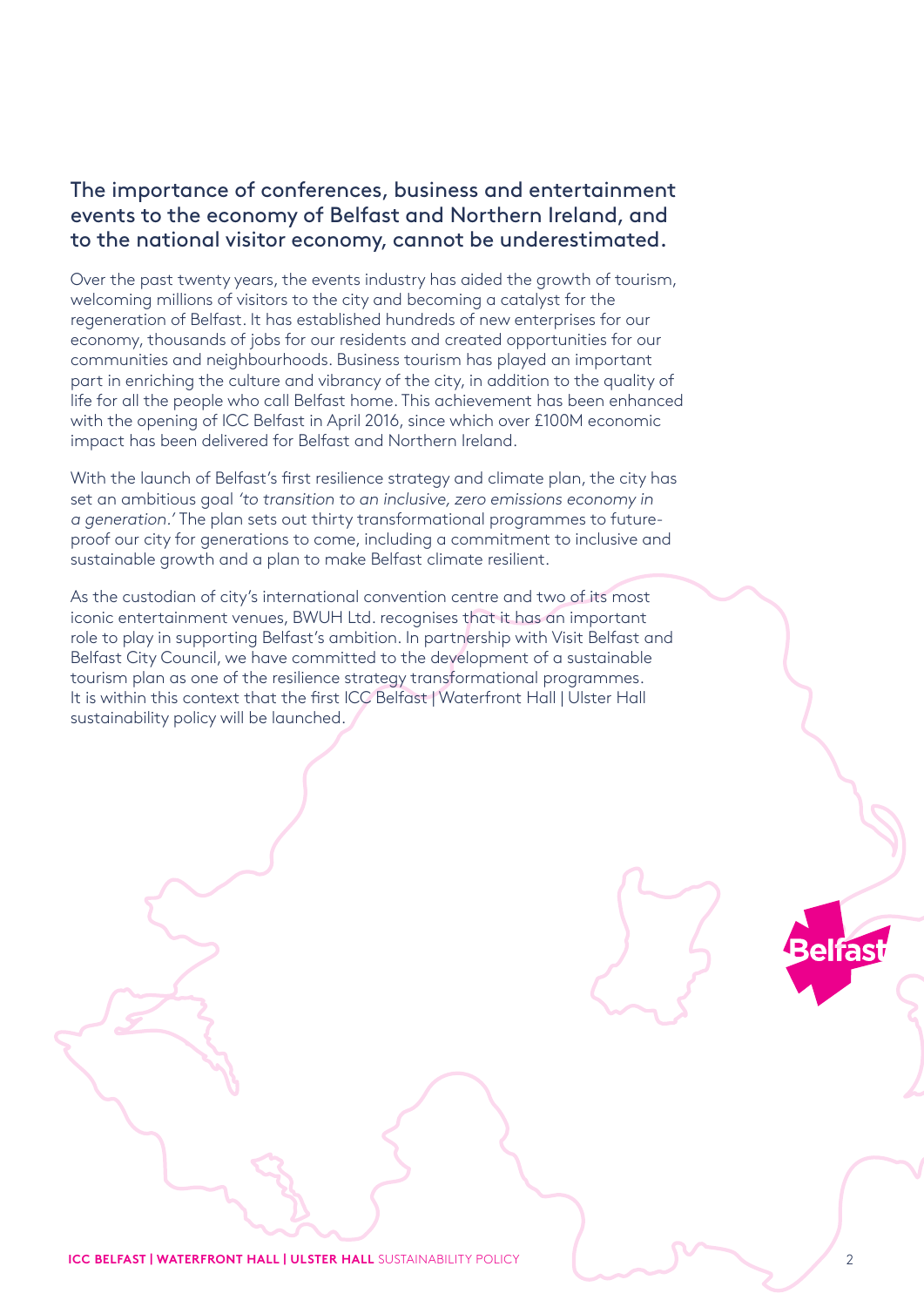# **Our Sustainability Vision**

**BWUH Ltd. recognises the impact that ICC Belfast | Waterfront Hall | Ulster Hall have in Northern Ireland and the city of Belfast, with the delivery of world-class business and entertainment events providing social, cultural and economic benefits to all.**

As custodians of these culturally significant venues, we are committed to delivering on our present aims and objectives without compromising the ability of future generations to successfully continue this legacy.

It is our goal to reduce the environmental impact of our business through the adoption and promotion of sustainability principles, providing a safe and sustainable environment for our team, clients and customers, as well as to our communities.

## **We want to be…**



#### **Responsible:**  We want to be recognised as leaders in sustainability.

We will do this through engaging with local communities on our sustainability initiatives, championing local suppliers and providing a showcase for best practice that delivers socially for Northern Ireland.



## **Ethical:**

We want to be advocates for inclusivity and diversity.

We will do this through the continued focus on team wellbeing, the structured implementation of policies to maintain social equity and the promotion of diversity across our team, events and city.



## **Sustainable:**

We want to reduce our environmental impact.

We will do this through the enhanced focus on energy consumption, targeted increases in use of environmentally friendly products and development of objectives for suppliers and business partners in delivering against the company vision.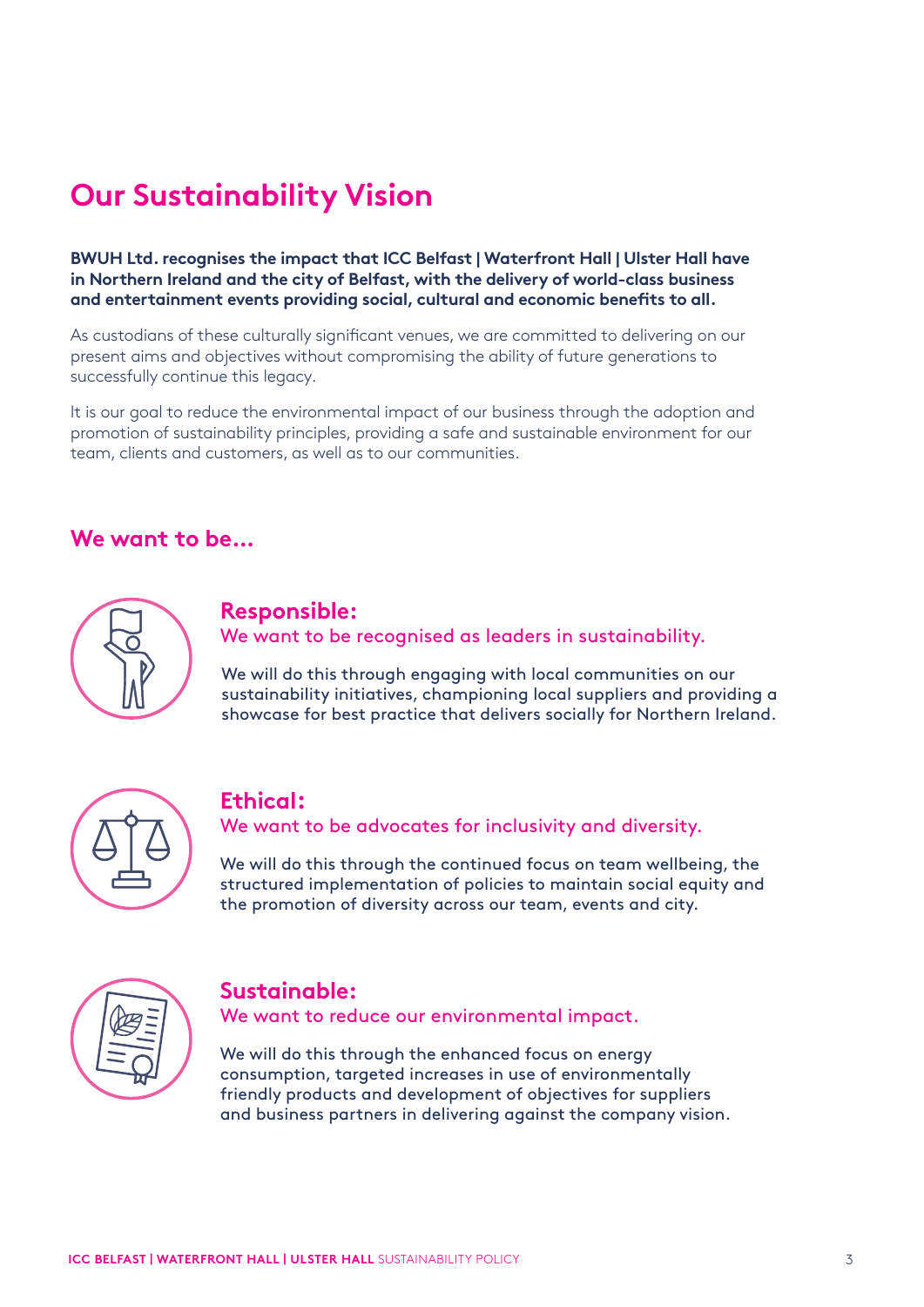# **Our Commitments**

#### **In line with our business plan objectives and KPIs, BWUH Ltd. will work to:**

|                                                                                                                                                         | <b>UN SDG</b>              |
|---------------------------------------------------------------------------------------------------------------------------------------------------------|----------------------------|
| 1. Reduce the environmental impact of our business and entertainment events,<br>looking for better, greener and more sustainable ways of working        | 13, 11, 12                 |
| 2. Build sustainability capacity within the company and empower our employees                                                                           | 11, 8, 3, 9                |
| 3. Support and improve employee health and wellbeing                                                                                                    | 3                          |
| 4. Procure goods and services more sustainably in line with our procurement policies                                                                    | 11, 12, 9, 10              |
| 5. Collaborate within our industry and with partners-encouraging collaboration and<br>catalysing innovation and improvement                             | 11, 2, 9, 13, 12, 8        |
| 6. Promote sustainable choices and experiences while positively influencing the<br>actions of clients and customers                                     | 13, 12, 10, 3, 11, 2       |
| 7. Work with our B2B clients (event organisers, associations, promoters and corporate<br>clients) to make sustainable business easy                     | 8, 13, 12, 10, 3, 11, 2, 9 |
| 8. Generate and manage large scale events in a way which is sensitive to the<br>environment and communities                                             | 11, 13, 12, 10, 8, 3       |
| 9. Maximise the social and economic impacts of our activities to deliver sustainable<br>and inclusive growth                                            | 8, 13, 12, 10, 3, 11, 2, 9 |
| 10. Promote Belfast as an accessible, inclusive and sustainable destination for all                                                                     | 10, 3, 11, 9,              |
| 11. Reduce the carbon footprint of ICC Belfast   Waterfront Hall through more efficient<br>energy use and investment in more sustainable energy sources | 12,13                      |

#### **Our 11 commitments are aligned to eight of the 17 United Nations Sustainable Development Goals below:**

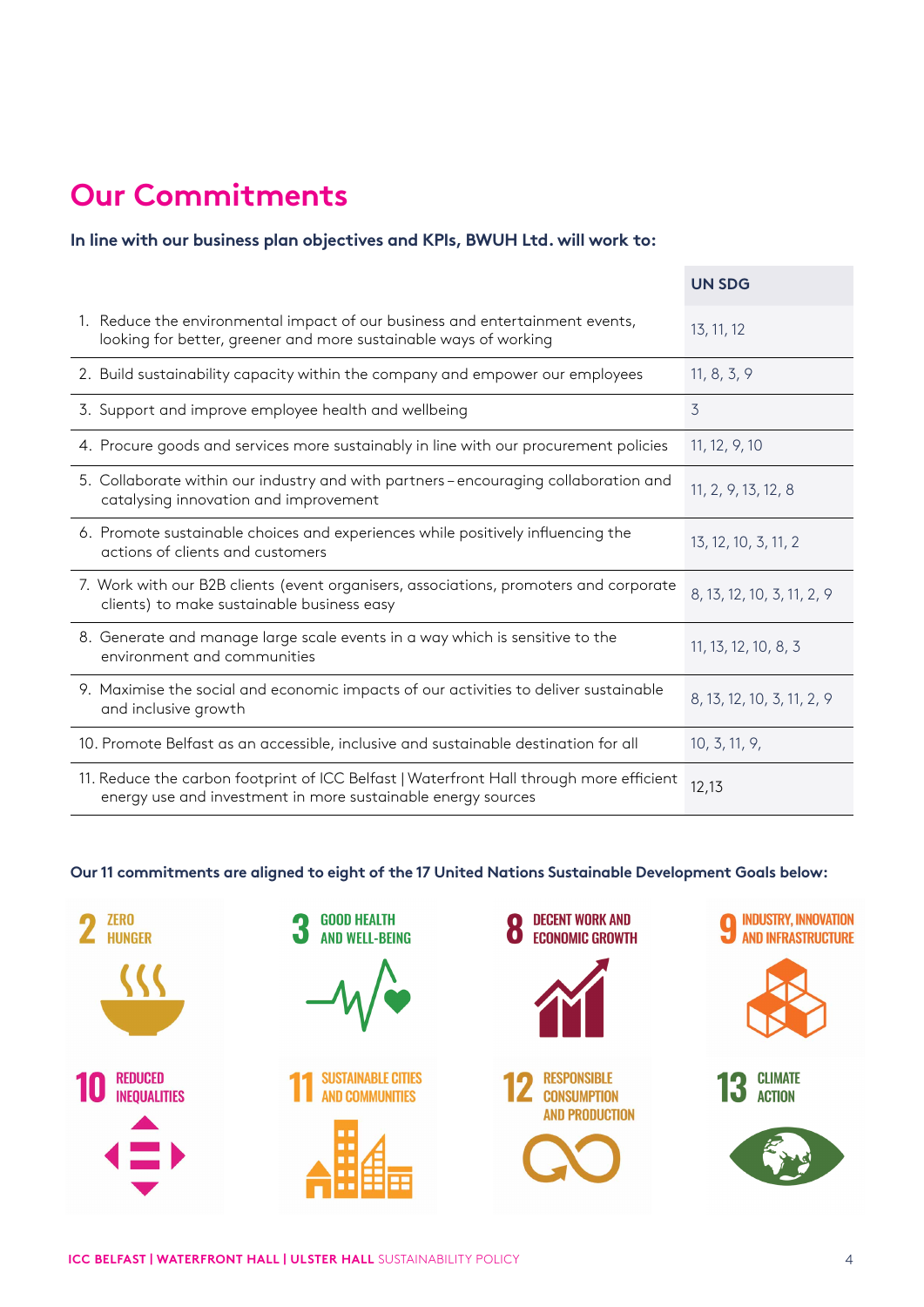# **Management, Delivery and Performance**

#### **We will ensure delivery on our commitments through the following process:**

- Agreeing an annual sustainable action plan as a key part of our business planning process with agreed targets and KPIs, to be approved by the Board with performance reports annually on progress.
- Establishing a sustainability team to support delivery of the sustainable action plan and delivery on policy commitments.
- Ensuring that all employees understand the policy, receive sustainability training as part of their role and are encouraged to be champions of sustainability across the organisation.
- Publishing our sustainability policy on our website and communicating it with all key stakeholders, industry, clients, suppliers and partners.
- Reviewing and updating our policy annually to ensure continuous improvement of our sustainability efforts.
- Feed into the city's annual Global Destination Sustainability Index to measure sustainability performance at a venue level (environment, supplier, event management and society).
- Complete the Green Tourism accreditation process which measures sustainability performance at an organisation level.
- Ensure our capital investment plan includes the BWUH Ltd. sustainability policy, with projects which contribute to the achievement of our sustainability objectives.
- Complete an annual assessment of our business partners to ensure they are delivering on their sustainability objectives.